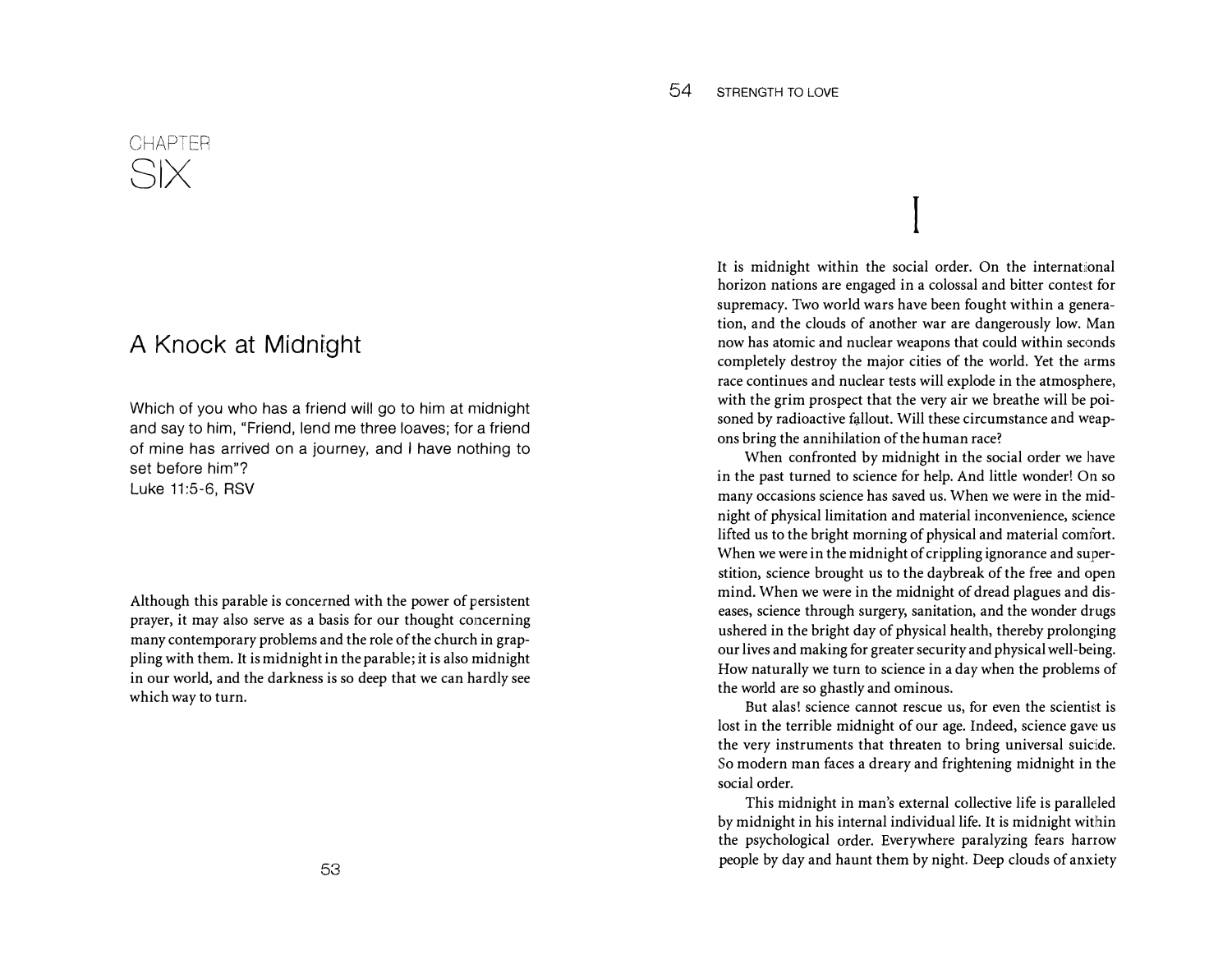and depression are suspended in our mental skies. More people are emotionally disturbed today than at any other time of human history. The psychopathic wards of our hospitals are crowded, and the most popular psychologists today are the psychoanalysts. Bestsellers in psychology are books such as *Man against Himself, The Neurotic Personality of Our Times,* and *Modern Man in Search of a Soul.* Bestsellers in religion are such books as *Peace of Mind*  and *Peace of Soul.* The popular clergyman preaches soothing sermons on "How to Be Happy" and "How to Relax." Some have been tempted to revise Jesus' command to read, "Go ye into all the world, keep your blood pressure down, and, lo, I will make you a well-adjusted personality." All of this is indicative that it is midnight within the inner lives of men and women.

It is also midnight within the moral order. At midnight colors lose their distinctiveness and become a sullen shade of grey. Moral principles have lost their distinctiveness. For modern man, absolute right and absolute wrong are a matter of what the majority is doing. Right and wrong are relative to likes and dislikes and the customs of a particular community. We have unconsciously applied Einstein's theory of relativity, which properly described the physical universe, to the moral and ethical realm.

Midnight is the house when men desperately seek to obey the eleventh commandment, "Thou shalt not get caught." According to the ethic of midnight, the cardinal sin is to be caught and the cardinal virtue is to get by. It is all right to lie, but one must lie with real finesse. It is all right to steal, if one is so dignified that, if caught, the charge becomes embezzlement, not robbery. It is permissible even to hate, if one so dresses his hating in the garments oflove that hating appears to be loving. The Darwinian concep<sup>t</sup> of the survival of the fittest has been substituted by a philosophy of the survival of the slickest. This mentality has brought a tragic breakdown of moral standards, and the midnight of moral degeneration deepens.

### $\prod$

As in the parable, so in our world today, the deep darkness of midnight is interrupted by the sound of a knock. On the door of the church millions of people knock. In this country the roll of church members is longer than ever before. More than one hundred and fifteen million people are at least paper members of some church or synagogue. This represents an increase of 100 percent since 1929, although the population has increased by only 31 percent.

Visitors to Soviet Russia, whose official policy is atheistic, report that the churches in that nation not only are crowded but that attendance continues to grow. Harrison Salisbury, in an article in *The New York Times,* states that Communist officials are disturbed that so many young people express a growing interest in the church and religion. After forty years of the most vigorous efforts to suppress religion, the hierarchy of the Communist party now faces the inescapable fact that millions of people are knocking on the door of the church.

This numerical growth should not be overemphasized. We must not be tempted to confuse spiritual power and large numbers. Jumboism, as someone has called it, is an utterly fallacious standard for measuring positive power. An increase in quantity does not automatically bring an increase in quality. A larger membership does not necessarily represent a correspondingly increased commitment to Christ. Almost always the creative, dedicated minority has made the world better. But although a numerical growth in church membership does not necessarily reflect a concomitant increase in ethical commitment, millions of people do feel that the church provides an answer to the deep confusion that encompasses their lives. It is still the one familiar landmark where the weary traveler by midnight comes. It is the one house that stands where it has always stood, the house to which the man traveling at midnight either comes or refuses to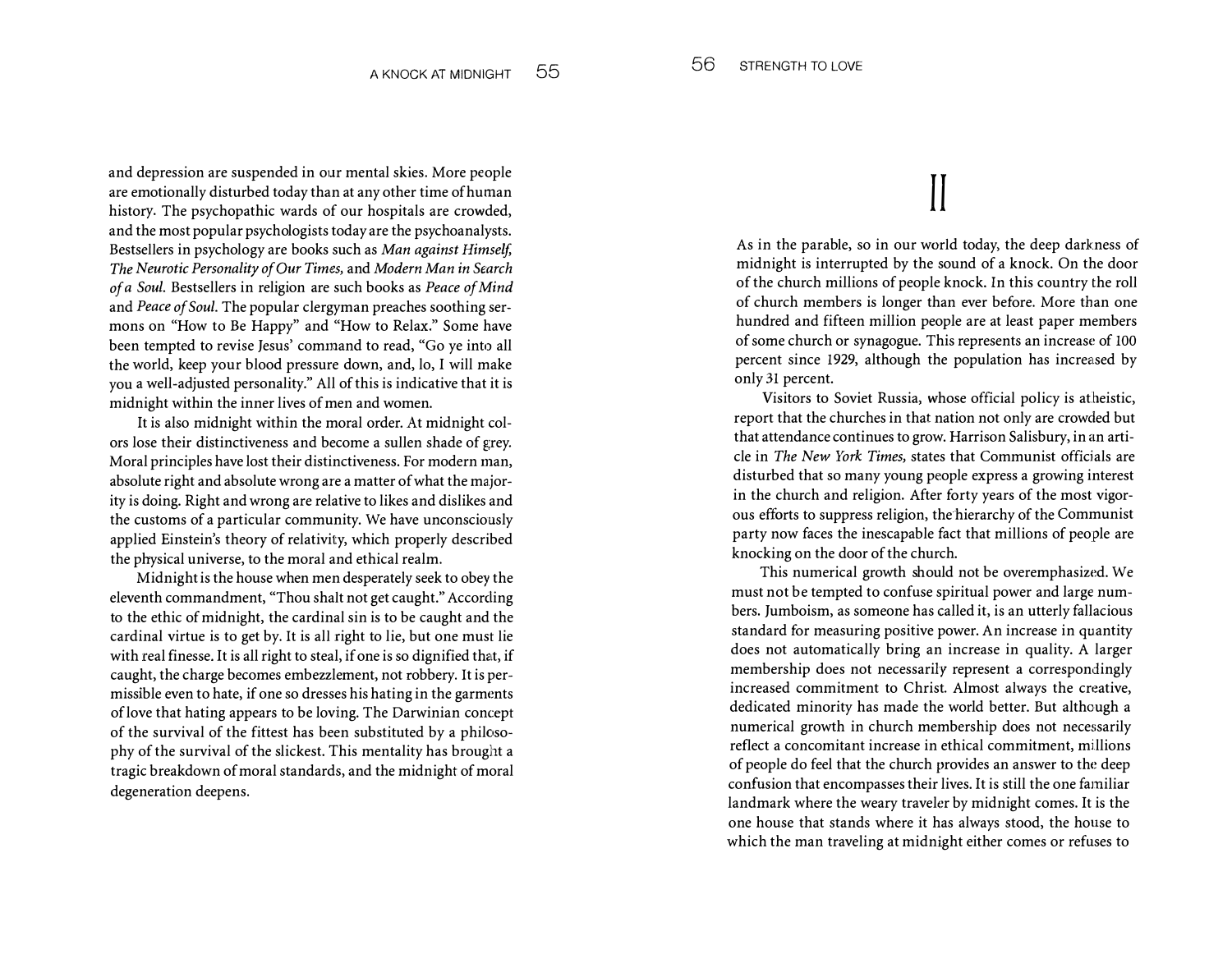come. Some decide not to come. But the many who come and knock are desperately seeking a little bread to tide them over.

The traveler asks for three loaves of bread. He wants the bread of faith. In a generation of so many colossal disappointments, men have lost faith in God, faith in man, and faith in the future. Many feel as did William Wilberforce, who in **1801** said, "I dare not marry-the future is so unsettled," or as did William Pitt, who in 1806 said, "There is scarcely anything round us but ruin and despair." In the midst of staggering disillusionment, many cry for the bread of faith.

There is also a deep longing for the bread of hope. In the early years of this century many people did not hunger for this bread. The days of the first telephones, automobiles, and airplanes gave them a radiant optimism. They worshiped at the shrine of inevitable progress. They believed that every new scientific achievement lifted man to higher levels of perfection. But then a series of tragic developments, revealing the selfishness and corruption of man, illustrated with frightening clarity the truth of Lord Acton's dictum, "Power tends to corrupt and absolute power corrupts absolutely." This awful discovery led to one of the most colossal breakdowns of optimism in history. For so many people, young and old, the light of hope went out, and they roamed wearily in the dark chambers of pessimism. Many concluded that life has no meaning. Some agreed with the philosopher Schopenhauer that life is an endless pain with a painful end, and that life is a tragicomedy played over and over again with only slight changes in costume and scenery. Others cried out with Shakespeare's Macbeth that life

is a tale Told by an idiot, full of sound and fury, Signifying nothing.

But even in the inevitable moments when all seems hopeless, men know that without hope they cannot really live, and in agonizing desperation they cry for the bread of hope.

And there is the deep longing for the bread of love. Everybody wishes to love and to be loved. He who feels that he is not loved feels that he does not count. Much has happened in the modern world to make men feel that they do not belong. Living in a world that has become oppressively impersonal, many of us have come to feel that we are little more than numbers. Ralph Borsodi in an arresting picture of a world wherein numbers have replaced persons writes that the modern mother is often maternity case No. 8434 and her chik, after being fingerprinted and footprinted, becomes No. 8003, and that a funeral in a large city is an event in Parlor B with Class B flowers and decorations at which Preacher No. 14 officiates and Musician No. 84 sings Selection No. 174. Bewildered by this tendency to reduce man to a card in a vast index, man desperately searches for the bread of love.

# III

When the man in the parable knocked on his friend's door and asked for the three loaves of bread, he received the impatient retort, "Do not bother me; the door is now shut, and my children are with me in bed; I cannot get up and give you anything." How often have men experienced a similar disappointment when at midnight they knock on the door of the church. Millions of Africans, patiently knocking on the door of the Christian church where they seek the bread of social justice, have either been altogether ignored or told to wait until later, which almost always means never. Millions of American Negroes, starving for the want of the bread of freedom, have knocked again and again on the door of so-called white churches, but they have usually been greeted by a cold indifference or a blatant hypocrisy. Even the white religious leaders, who have a heartfelt desire to open the door and provide the bread, are often more cautious than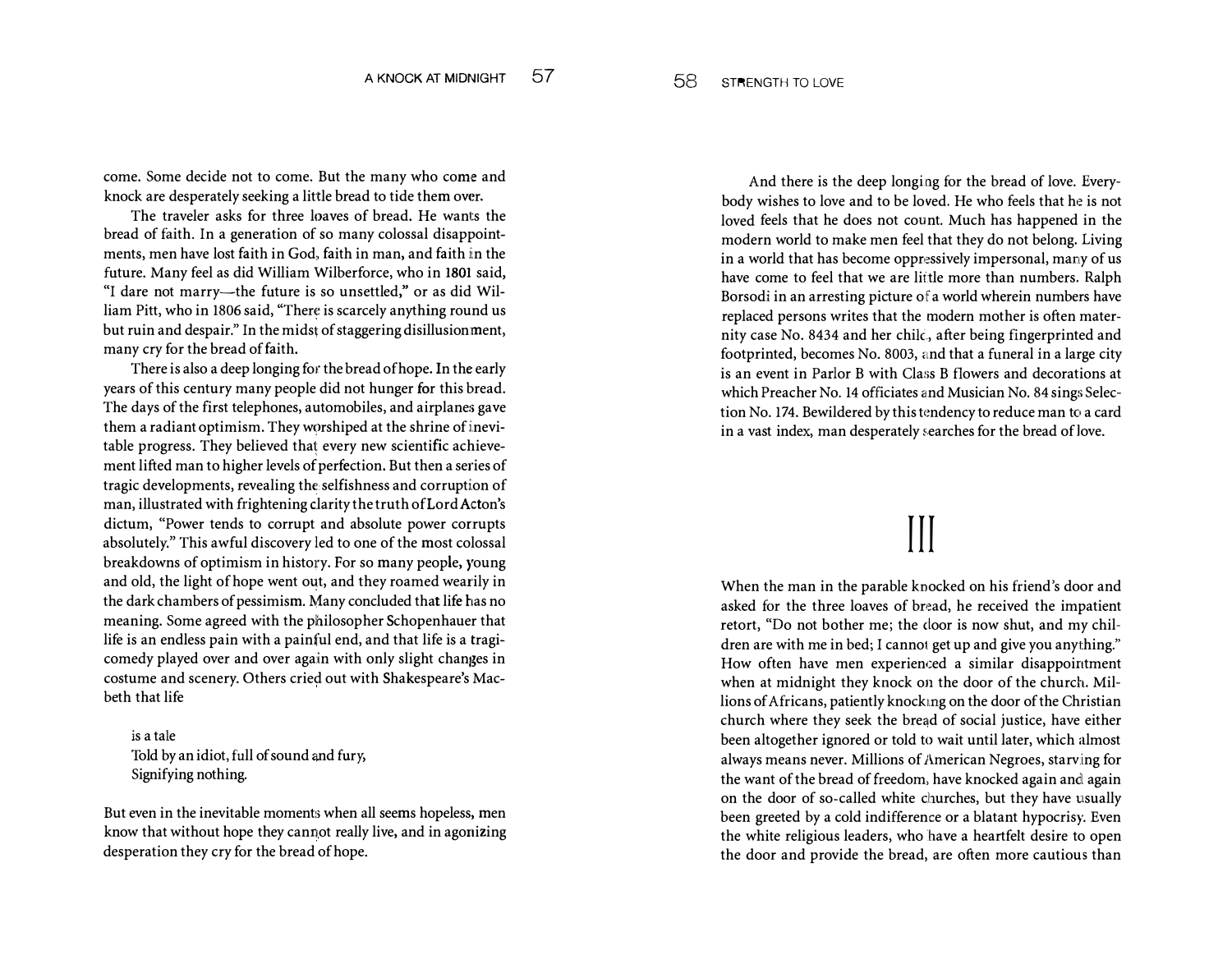courageous and more prone to follow the expedient than the ethical path. One of the shameful tragedies of history is that the very institution that should remove man from the midnight of racial segregation participates in creating and perpetuating the midnight.

In the terrible midnight of war, men have knocked on the door of the church to ask for the bread of peace, but the church has often disappointed them. What more pathetically reveals the irrelevancy of the church in present-day world affairs than its witness regarding war? In a world gone mad with arms buildups, chauvinistic passions, and imperialistic exploitation, the church has either endorsed these activities or remained appallingly silent. During the last two world wars, national churches even functioned as the ready lackeys of the state, sprinkling holy water upon the battleships and joining the mighty armies in singing, "Praise the Lord and pass the ammunition." A weary world, pleading desperately for peace, has often found the church morally sanctioning war.

And those who have gone to the church to seek the bread of economic justice have been left in the frustrating midnight of economic privation. In many instances the church has so aligned itself with the privileged classes and so defended the status quo that it has been unwilling to answer the knock at midnight. The Greek Church in Russia allied itself with the status quo and became so inextricably bound to the despotic czarist regime that it became impossible to be rid of the corrupt political and social system without being rid of the church. Such is the fate of every ecclesiastical organization that allies itself with things-as-they-are.

The church must be reminded that it is not the master or the servant of the state but rather the conscience of the state. It must be the guide and the critic of the state and never its tool. If the church does not recapture its prophetic zeal, it will become an irrelevant social club without moral or spiritual authority. If the church does not participate actively in the struggle for peace and for economic and racial justice, it will forfeit the loyalty of millions and cause men everywhere to say that it has atrophied

its will. But if the church will free itself from the shackles of a deadening status quo and, recovering its great historic mission, will speak and act fearlessly and insistently in terms of justice and peace, it will enkindle the imagination of mankind and fire the souls of men, imbuing them with a glowing and ardent love for truth, justice, and peace. Men far and near will know the church as a great fellowship of love that provides light and bread for lonely travelers at midnight.

While speaking of the laxity of the church, I must not overlook the fact that the so-called Negro church has also left men disappointed at midnight. I say so-called Negro church because ideally there can be no Negro or white church. It is to their everlasting shame that white Christians developed a system of racial segregation within the church, and inflicted so many indignities upon its Negro worshipers that they had to organize their own churches.

Two types of Negro churches have failed to provide bread. One burns with emotionalism, and the other freezes with classism. The former, reducing worship to entertainment, places more emphasis on volume than on content and confuses spirituality with muscularity. The danger in such a church is that the members may have more religion in their hands and feet than in their hearts and souls. At midnight this type of church has neither the vitality nor the relevant gospel to feed hungry souls.

The other type of Negro church that feeds no midnight traveler has developed a class system and boasts of its dignity, its membership of professional people, and its exclusiveness. In such a church the worship service is cold and meaningless, the music dull and uninspiring, and the sermon little more than a homily on current events. If the pastor says too much about Jesus Christ, the members feel that he is robbing the pulpit of dignity. If the choir sings a Negro spiritual, the members claim an affront to their class status. This type of church tragically fails to recognize that worship at its best is a social experience in which people from all levels of life come together to affirm their oneness and unity under God. At midnight men are altogether ignored because of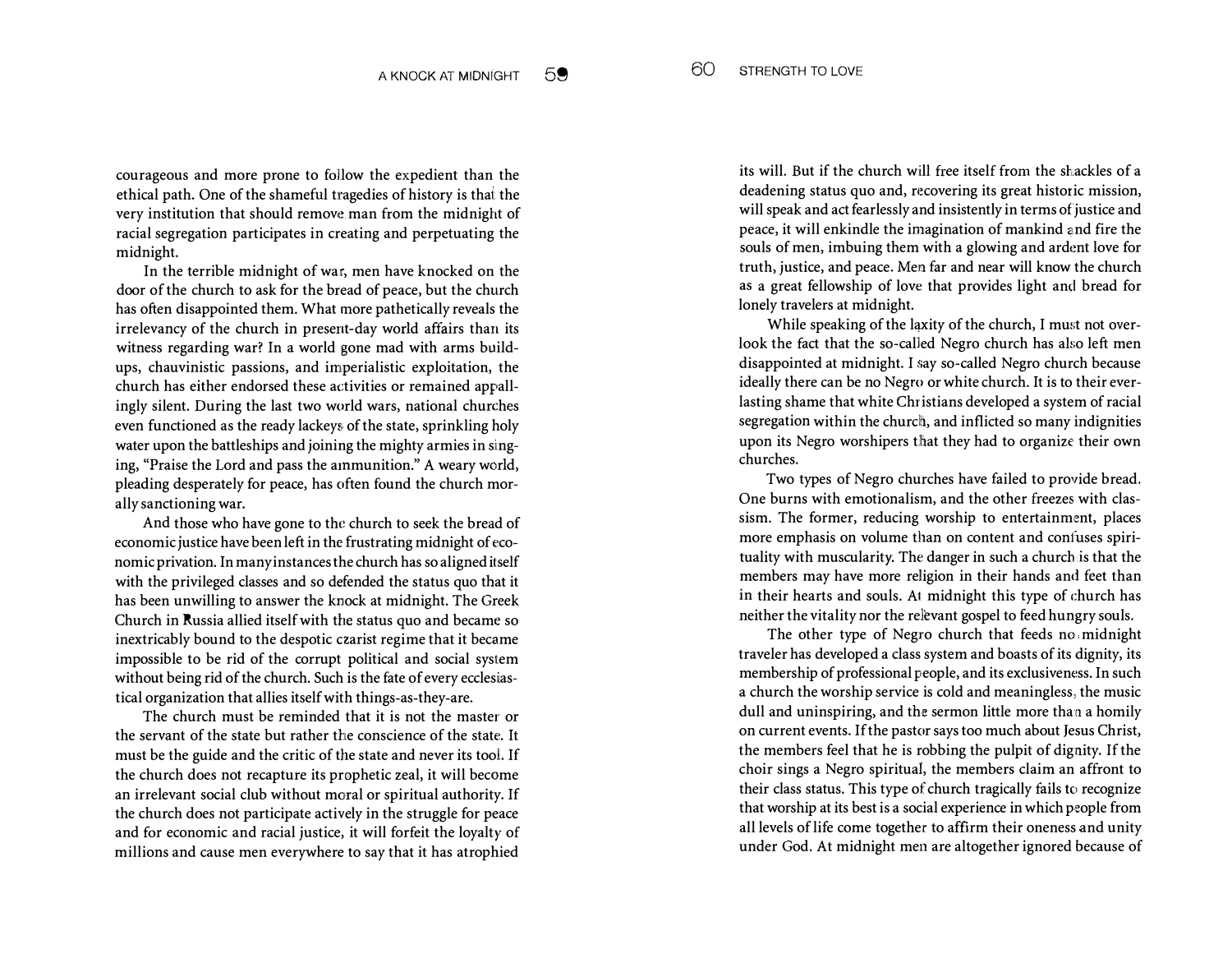### 61 62 STRENGTH TO LOVE

their limited education, or they are given bread that has been hardened by the winter of morbid class consciousness.

## $\mathsf{IV}$

In the parable we notice that after the man's initial disappointment, he continued to knock on his friend's door. Became of his importunity—his persistence—he finally persuaded his friend to open the door. Many men continue to knock on the door of the church at midnight, even after the church has so bitterly disappointed them, because they know the bread of life is there. The church today is challenged to proclaim God's Son, Jesus Christ, to be the hope of men in all of their complex personal and social problems. Many will continue to come in quest of answers to life's problems. Many young people who knock on the door are perplexed by the uncertainties of life, confused by daily disappointments, and disillusioned by the ambiguities of history. Some who come have been taken from their schools and careers and cast in the role of soldiers. We must provide them with the fresh bread of hope and imbue them with the conviction that God has the power to bring good out of evil. Some who come are tortured by a nagging guilt resulting from their wandering in the midnight of ethical relativism and their surrender to the doctrine of selfexpression. We must lead them to Christ who will offer them the fresh bread of forgiveness. Some who knock are tormented by the fear of death as they move toward the evening of life. We must provide them with the bread of faith in immortality, so that they may realize that this earthly life is merely an embryonic prelude to a new awakening.

Midnight is a confusing hour when it is difficult to be faithful. The most inspiring word that the church may speak is that no midnight long remains. The weary traveler by midnight who asks

for bread is really seeking the dawn. Our eternal message of hope is that dawn will come. Our slave foreparents realized this. They were never unmindful of the fact of midnight, for always there was the rawhide whip of the overseer and the auction block where families were torn asunder to remind them of its reality. When they thought of the agonizing darkness of midnight, they sang:

Oh, nobody knows de trouble I've seen, Glory Hallelujah!

Sometimes I'm up, sometimes 1'm down, Oh, yes, Lord,

Sometimes I'm almost to de groun', Oh, yes, Lord,

Oh, nobody knows de trouble *I've* seen, Glory Hallelujah!

Encompassed by a staggering midnight but believing that morning would come, they sang;

I'm so glad trouble don't last alway. 0 my Lord, 0 my Lord, what shall I do?

Their positive belief in the dawn was the growing edge of hope that kept the slaves faithful amid the most barren and tragic circumstances.

Faith in the dawn arises from the faith that God is good and just. When one believes this, he knows that the contradictions of life are neither final nor ultimate. He can walk through the dark night with the radiant conviction that all things work together for good for those that love God. Even the most starless midnight may herald the dawn of some great fulfillment.

At the beginning of the bus boycott in Montgomery, Alabama, we set up a voluntary car pool to get the people to and